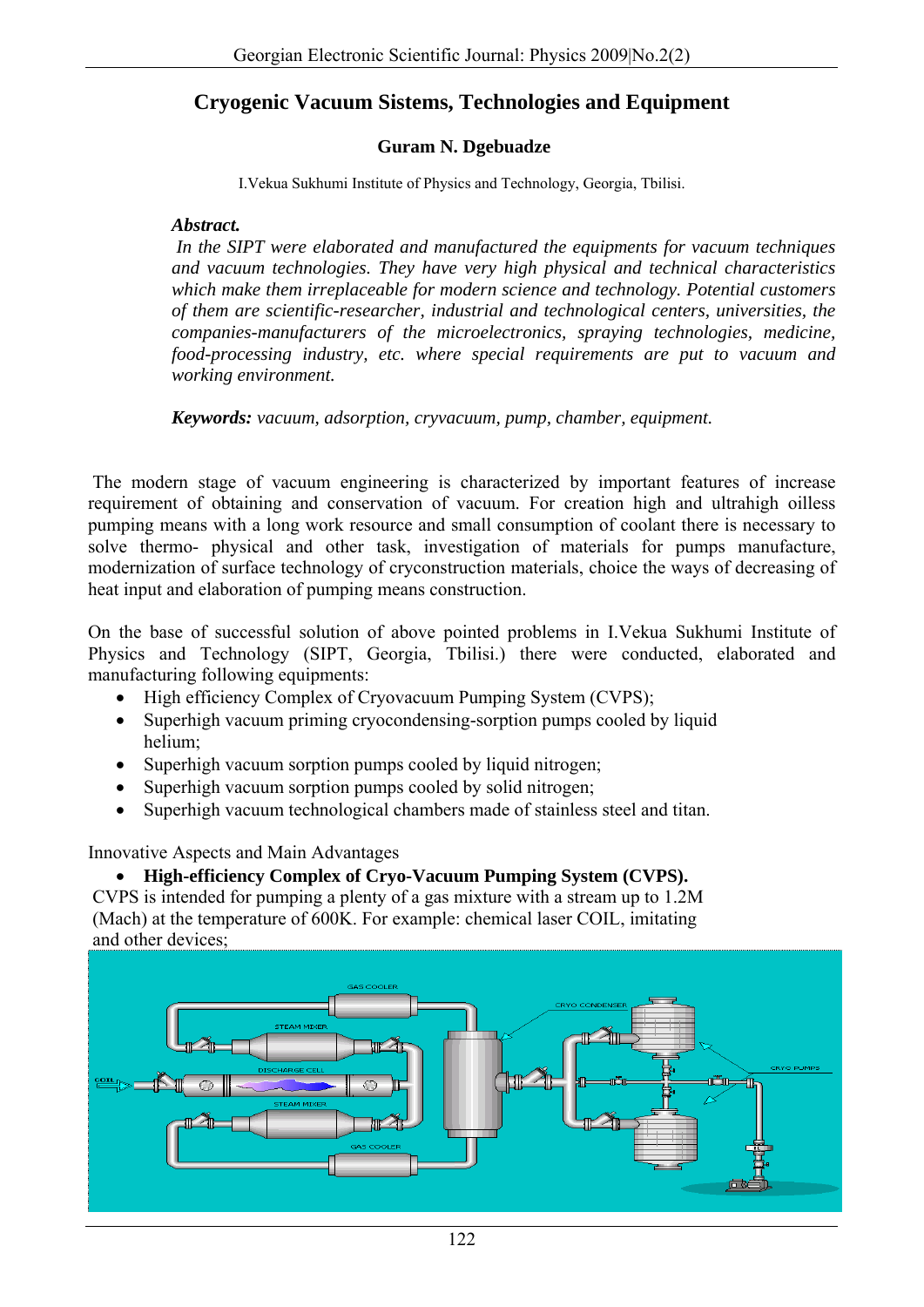• **Superhigh vacuum priming cryocondensing - sorption pumps cooled by liquid helium**  A range of their working pressure is from  $10^{-3}$  up to  $10^{-11}$  Pa. There have been developed and manufactured three various modifications with the pumping speed from 5.0 up to 10.0 м<sup>3</sup>/sec. One priming of liquid helium into the cryo-pump is enough for its continuous work from 2 to 4 months.



## • **Superhigh vacuum sorption pumps cooled by liquid nitrogen**

A range of working pressure is from 760 up  $10^{-1}$  Pa, or from 1 up to 5  $10^{-5}$  Pa. Pumps are most effectively used in continuous, stand-by regimes, as they have a very low vapor ability of liquid nitrogen. One priming of it into the pump is enough for 3 (three) days of continuous work. 5 (five) modifications of such pumps have been developed with the pumping speed from 0.1 up to 8.0  $\text{m}^3$ /sec. High sorption capacity of these pumps allows to accomplish the several hundred cycles of pumping without their regeneration at their use in a range of working pressure from 1 up to  $10^{-4}$  Pa.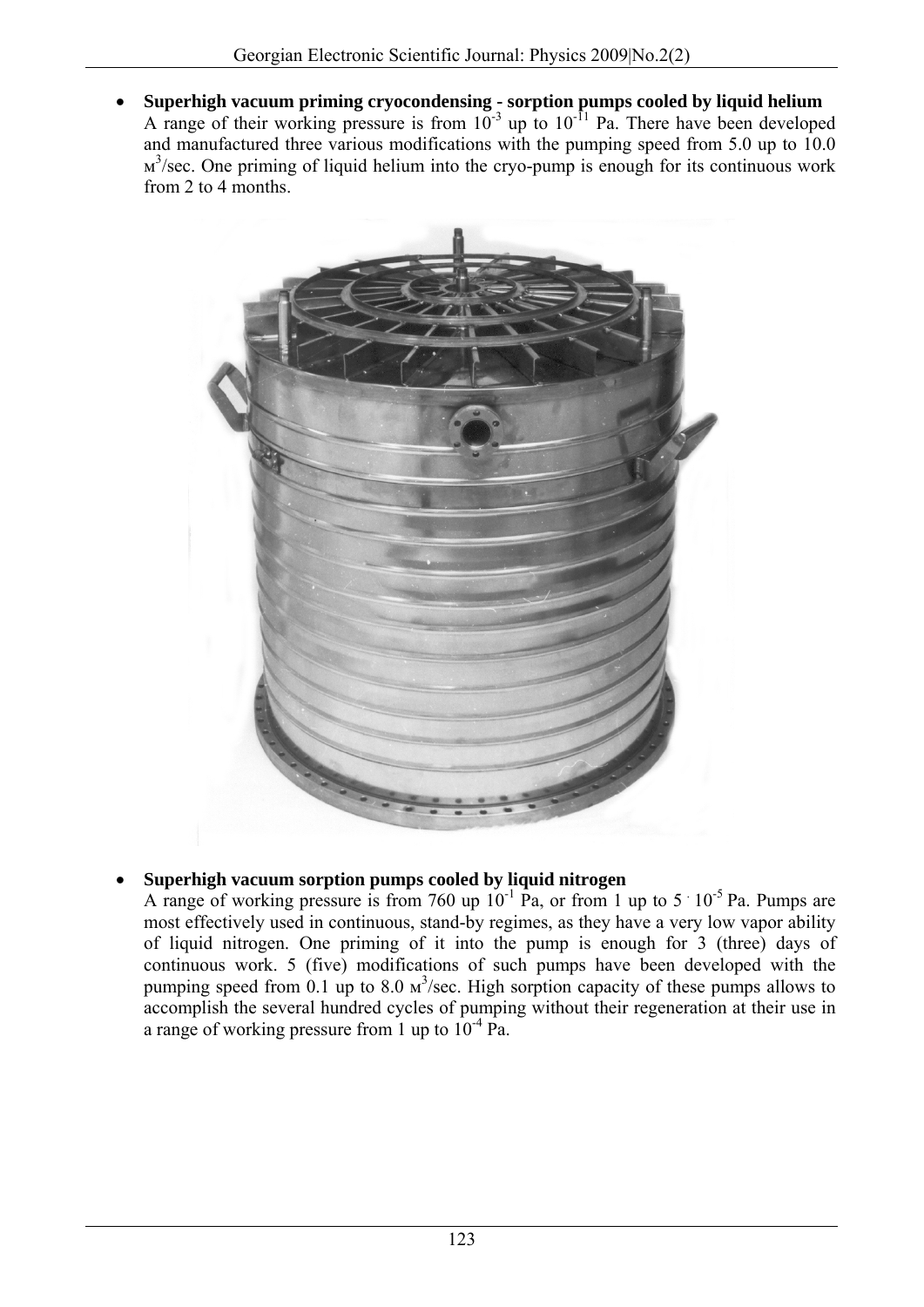

## • **Superhigh vacuum sorption pumps cooled by solid nitrogen**

A range of their working pressure is from  $10^{-1}$  up to 5  $\cdot$  10  $\cdot$  Pa. In these pumps adsorbent is cooled by solid nitrogen at the temperature 47-55К and it has the sorption capacity greater then four degree at nitrogen and hydrogen, than the same adsorbent at temperature of liquid nitrogen (77,4К). Such pumps are created for pumping of argon, nitrogen, freon, and aggressive gases  $(H_2S, F, HF)$  and so on in the plasma chemical.

## • **Superhigh vacuum technological chambers made of stainless steel and titan**

We have created a number of superhigh vacuum chambers with capacity from several liters to several  $M^3$ . The surface of these chambers had been covered through special technology by aluminum film with very low adsorptive-desorptive ability of water vapor and other gases. Due to that, the pressure had reached from  $10^{-6}$  up to  $10^{-9}$  Pa in chambers without warming up, even if they had been left on the open air for a long period.

 There are no need in the energy carrier and cooling water for cryogenic pumps during working process. They can work uninterruptedly in the stand-by mode. Complete absenceof noise and vibration makes a comfortable condition for servicing personnel.